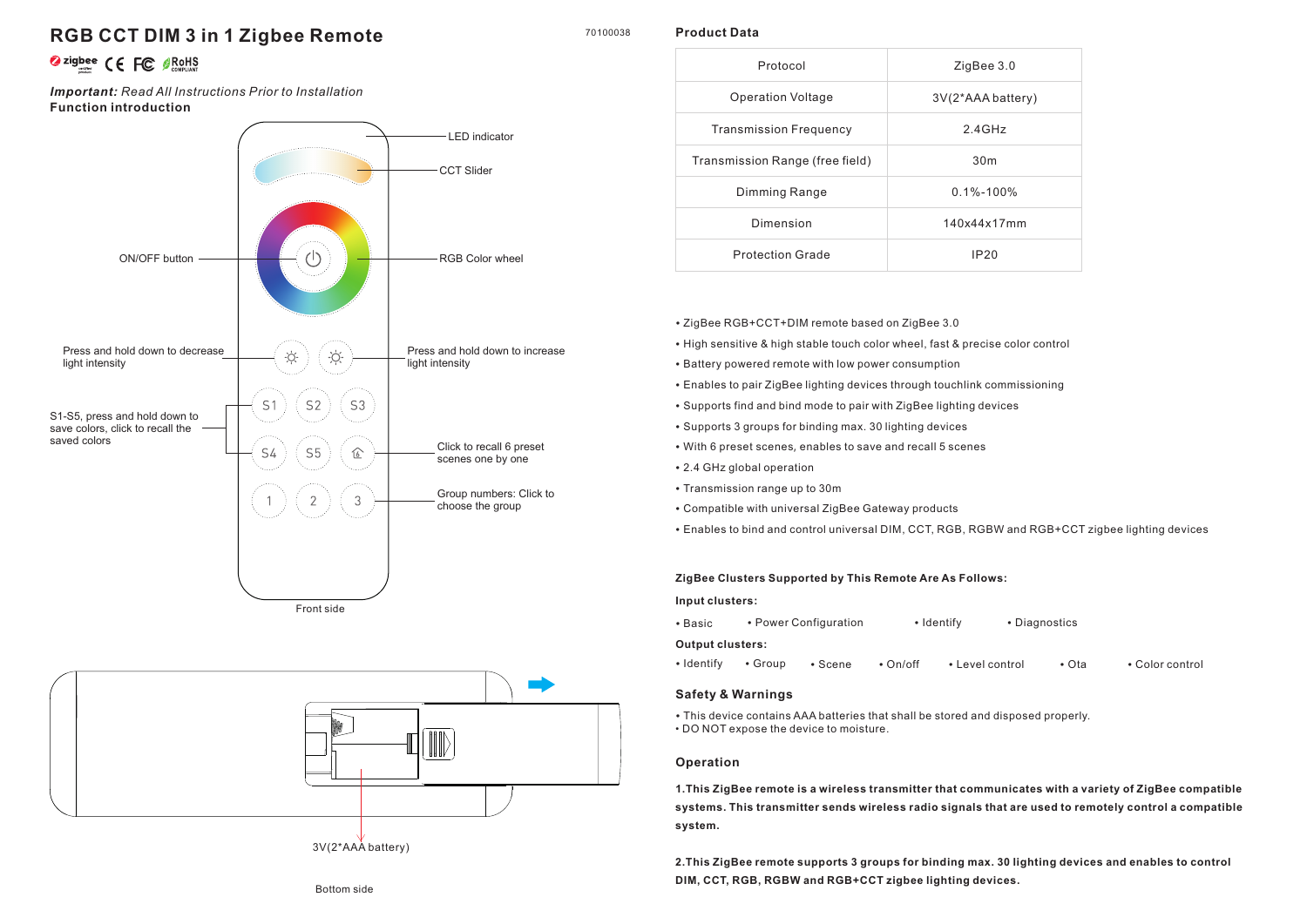#### **3. Zigbee Network Pairing through Coordinator or Hub (Added to a Zigbee Network)**

**Step 1: Remove the remote from** previous zigbee network if it has already been added to it, otherwise pairing will fail. Please refer to the part "Factory Reset Manually".

**Step 4:** Immediately short press to search nearby network, indicator flashes every 1 second, 20 seconds timeout if there is no network. Indicator will then blink 5 times quickly for successful pairing.

![](_page_1_Picture_3.jpeg)

LED indicator

**Step 2:** From your zigbee controller or hub interface, choose to add device or accessory and enter Pairing mode as instructed by the controller.

**Step 3:** Press and hold down until LED indicator turns on.

**Note: 1) After pairing successfully, the remote information will appear on the controller or hub interface. 2) No remote information will appear on the hub interface if pairing to Philips Hue Bridge.**

#### **5. Removed from a Zigbee Network through Coordinator or Hub Interface**

![](_page_1_Picture_9.jpeg)

 $\begin{bmatrix} 54 & 55 \end{bmatrix}$  ( $\begin{bmatrix} 6 \end{bmatrix}$ 오 오 오 From your ZigBee controller or hub interface, choose to delete or reset the remote as instructed, indicator flashes 3 times quickly to indicate successful removing.

#### **4. TouchLink to a Zigbee Lighting Device**

**Step 1**: Set the zigbee lighting device to start TouchLink commissioning, please refer to its manual to learn how.

**Step 3**: Press and hold down any group button to start TouchLink commissioning of the remote. LED indicator flashes fast for 3S, then flash 6 times slowly to indicate successful pairing to the device and the light connected to the device will blink twice.

![](_page_1_Picture_14.jpeg)

**Note: 1) Directly TouchLink (both not added to a ZigBee network), each remote can link with 30 devices. 2) TouchLink after both added to a ZigBee network, each remote can link with max. 30 devices. 3) For Hue Bridge & Amazon Echo Plus, add remote and device to network first then TouchLink. 4) After TouchLink, the remote can control the linked lighting devices.**

#### **7. Remove a Touchlink Paired ZigBee Lighting Device**

![](_page_1_Figure_17.jpeg)

**6. Factory Reset Manually**

**Step 1:** Press and hold down until LED indicator turns on.

#### LED indicator

**Step 2:** Immediately short press 5 times continuously, indicator flashes 3 times quickly to indicate successful reset.

**Note: All configuration parameters will be reset after the remote is reset or removed from the network.**

**Note**: the device shall be added to a network, the remote added to the same one or not added to any network.

**Step 1**: Set the zigbee device to start TouchLink commissioning, refer to its manual. **Step 3**: Press and hold down until LED

![](_page_1_Figure_26.jpeg)

 $\left( \begin{array}{c} 1 \end{array} \right)$   $\left( \begin{array}{c} 2 \end{array} \right)$   $\left( \begin{array}{c} 3 \end{array} \right)$ 

![](_page_1_Picture_27.jpeg)

LED indicator

**Step 2**: Bring the remote within 10cm of the lighting device.

indicator turns on.  $\overline{\hspace{1cm}}$   $\left| \begin{array}{c} \langle s \rangle \langle s \rangle \end{array} \right|$  **Step 4**: Immediately short press 5 times to start Touch Reset of the remote. LED indicator flashes fast for 3S, then flash 3 times slowly to indicate successful reset.